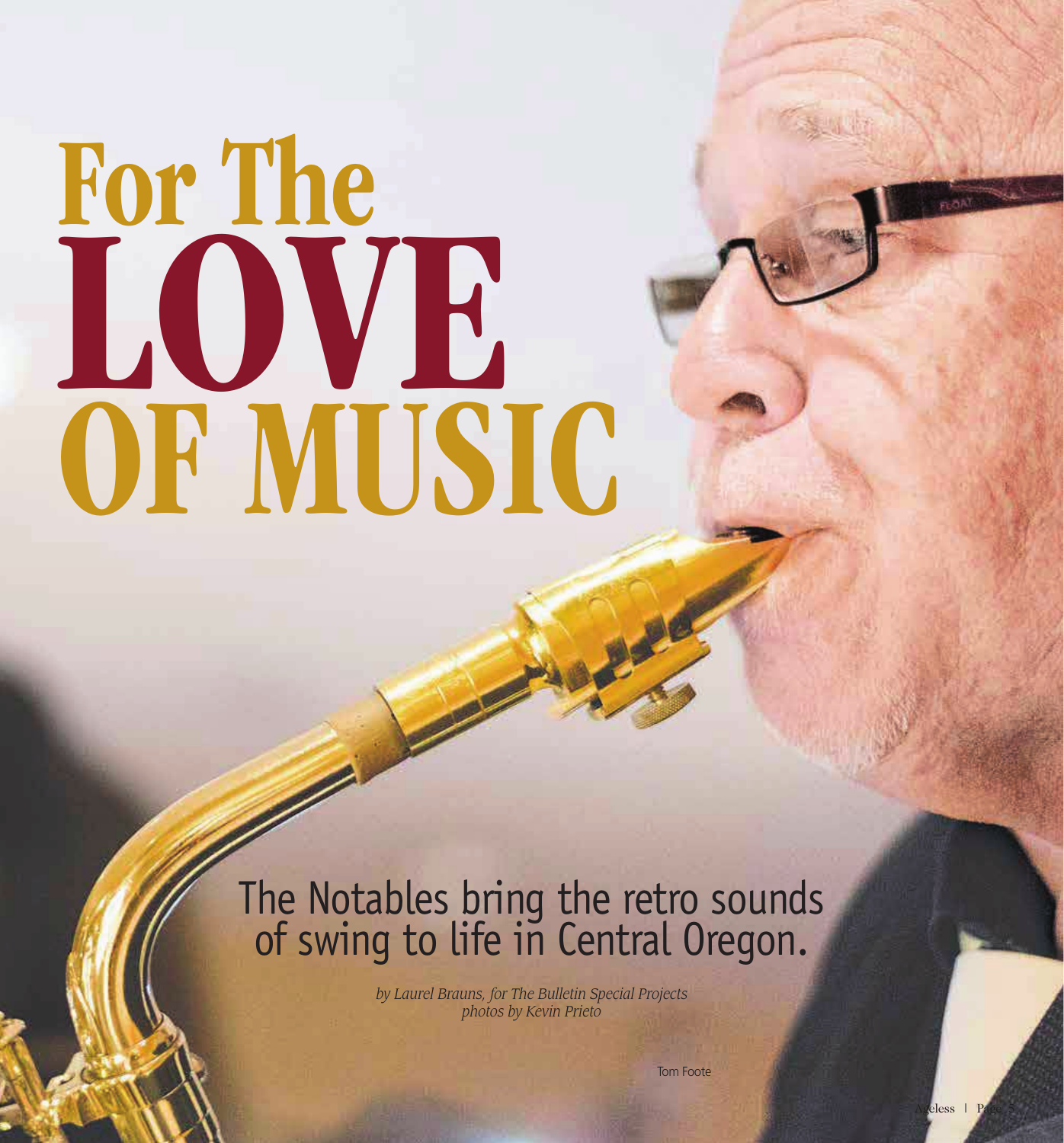**AMERICANS** mericans want to dance again,<br>
some new fangled moonwalk<br>
for millennials, Big band music of the and we're not talking about for millennials. Big band music of the 1920s, '30s and '40s is back in a big way.

Here in Central Oregon, The Notables, a band made up of more than 20 classical and jazz musicians, is bringing swing favorites back to life under the guidance of Seattle transplant and jazz aficionado Marvin Thomas.

"Our favorite gigs are where everyone is dancing," Thomas explained. "Then we know we have hit it just right with tune selection and tempos … The band feeds off the enthusiasm of the crowd, and we always play better."

While the band has yet to capture the attention of Bend's younger set as swing has done in cities such as Seattle and Portland, the older set enjoy The Notables at venues including The Belfry in Sisters and Sunriver Resort's Great Hall, where they dance the night away to the enchanting notes of Count Basie, Duke Ellington and Glenn Miller.

Dancing venues offer a great outlet for the band's music, but Thomas said the musicians also love playing at the many local summer festivals. Whether they're at the Music on the Green in Redmond or the Picnic in the Park in Prineville or even at the Deschutes County Fair & Rodeo, the events give the band a chance to bring their audiences all the best music from the past.

Like almost all the members of the band, Thomas has been playing music since high school. He organized a swing band at a young age, joined a musician's union, and later ran a popular Seattle jazz club, all while paying the bills as a pharmacist by day. His son shared his passion for this style of music, eventually making his living from it and collecting hard-to-find swing music scores along the way.

With his son's collection of rare music scores in hand, Thomas moved to Bend 10 years ago, hoping to form a

music group. But, it wasn't until the right combination of musicians came together as an offshoot of the Cascade Horizon Band four years ago that a professional group became possible.

The Notables come from a surprising range of backgrounds, including two NASA engineers, a mail carrier, a chemistry teacher and an artificial limb manufacturer. What they share is a genuine appreciation for the music they create together and an understanding that they are part of something unique to Central Oregon.

Today many of the members consider The Notables to be one of the most important elements of their social lives and musical fulfillment.

"This music makes me happy. I love making other people so happy when they dance," said Karen Larson.

Larson played the trombone throughout high school and college, but put the instrument down for most of her adult life to raise a family. Joining The Notables gave her a reason to pick it up again. Today, she appreciates the difficulty and challenge of the band's repertoire. Outside of practice and shows, she enjoys the friendships that emerged through connecting with other band members, meeting some of the women from the trombone section for regular lunch dates.

Bob Shimek, one of the band's trumpet players who frequently takes the spotlight on solos, shares the sentiment that swing music is "happier." His children, ages 29 and 32, both dance regularly in the Seattle swing scene, and he's been playing in bands like The Notables for most of his life.

Shimek is not in it for the challenge, he said, but because he loves the music and working with Thomas.

"Marvin took something that did not exist before he got a hold of it and created it," Shimek said. "He sets a good example; he's a good leader with a good sense of humor. His priorities are

## **"I still get goose bumps when I hear the smooth sound of the band and realize I'm part of it."**



Cliff Robison

The sound of swing music transports listeners back to a time in American history before the Second World War and on through the 1950s. The style is named for the "swing feel" or emphasis on the offbeat (the "and" beat), as opposed to classical music, which holds to the "one-two-three-four" feel. The strong rhythm section creates the foundation for brass instruments such as trumpets and trombones, and wind instruments including saxophones and clarinets. Swing bands usually feature soloists (such as Louis Armstrong) who improvise over the melody. After WWII, pop vocalists took center stage in swing music and were lead by Frank Sinatra, Judy Garland and Ella Fitzgerald. Learn more about the genre by watching movies such as "Beyond the Sea" (2004) or "Swing Kids" (1993). Or better yet, put on your dancing shoes and catch the next gig by The Notables, Central Oregon's own swing band.

Visit **www.thenotablesswingband.org** for more information and a schedule of shows.